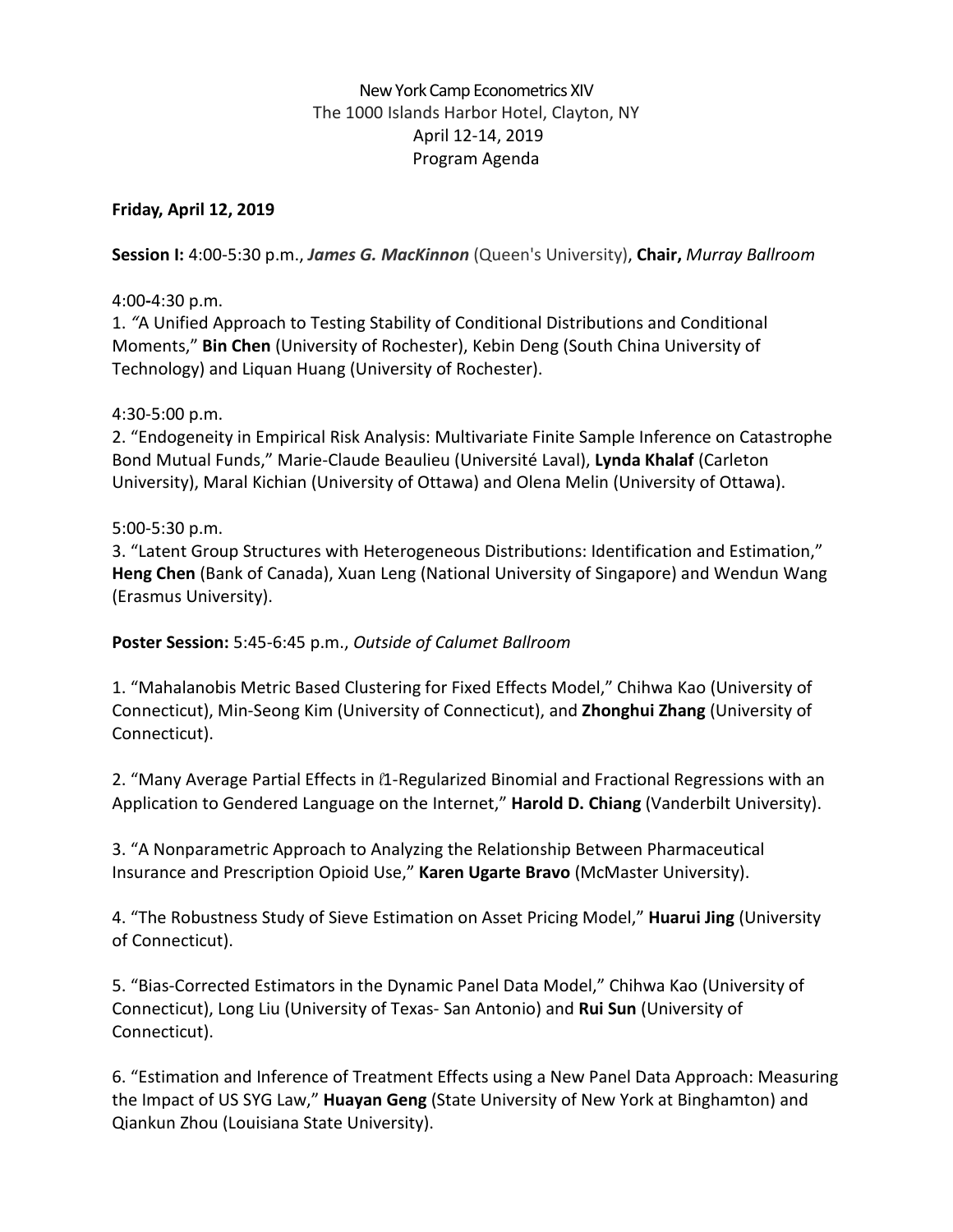7. "Density Deconvolution with Laplace Errors and Unknown Variance," **Jun Cai** (Syracuse University), William C. Horrace (Syracuse University) and Christopher F. Parmeter (University of Miami).

8. "F-divergence Indicators of Statistical Dependence and their Application to Social Mobility," **Eduardo Garcia Echeverri** (University of Rochester).

### **Saturday, April 13, 2019**

8:00-9:00 a.m.: Breakfast, *Calumet Ballroom*

**Session I:** 9:00-10:30 a.m.; *Murray Ballroom*

9:00-9:05 a.m. Welcoming Remarks: **Badi H. Baltagi** (Syracuse University), **Chair**

9:05-10:00 a.m.

*Key Note Address***: Elie Tamer, Harvard University,** *Louis Berkman Professor of Economics* 1. "Inference on Semiparametric Multinomial Response Models"

10:00-10:30 a.m.

2. "Doubly Robust Difference-in-Differences Estimators," **Pedro H. C. Sant'Anna** (Vanderbilt University) and Jun B. Zhao (Vanderbilt University).

10:30-11:00 a.m.: Coffee break

**Session II:** 11:00 a.m.-12:30 p.m., **Lynda Khalaf** (Carleton University), **Chair,** *Murray Ballroom*

11:00-11:30 a.m.

3. "Predictive Quantile Regression: Adaptive LASSO Approach," **Rui Fan** (Rensselaer Polytechnic Institute) and Ji Hyung Lee (University of Illinois).

11:30-12:00 a.m.

4. "Your American Dream is Not Mine! A New Approach to Estimating Intergenerational Mobility Elasticities" Yonghong An (Texas A&M University), **Le Wang** (University of Oklahoma) and Ruli Xiao (Indiana University).

12:00-12:30 p.m.

5. "Uniform Bounds for the Distribution And Quantile Functions of Treatment Effects in Randomized Experiments," Antonio F. Galvao (University of Arizona) and **Thomas Parker** (University of Waterloo).

12:30-2:00 p.m.: Lunch, *Calumet Ballroom*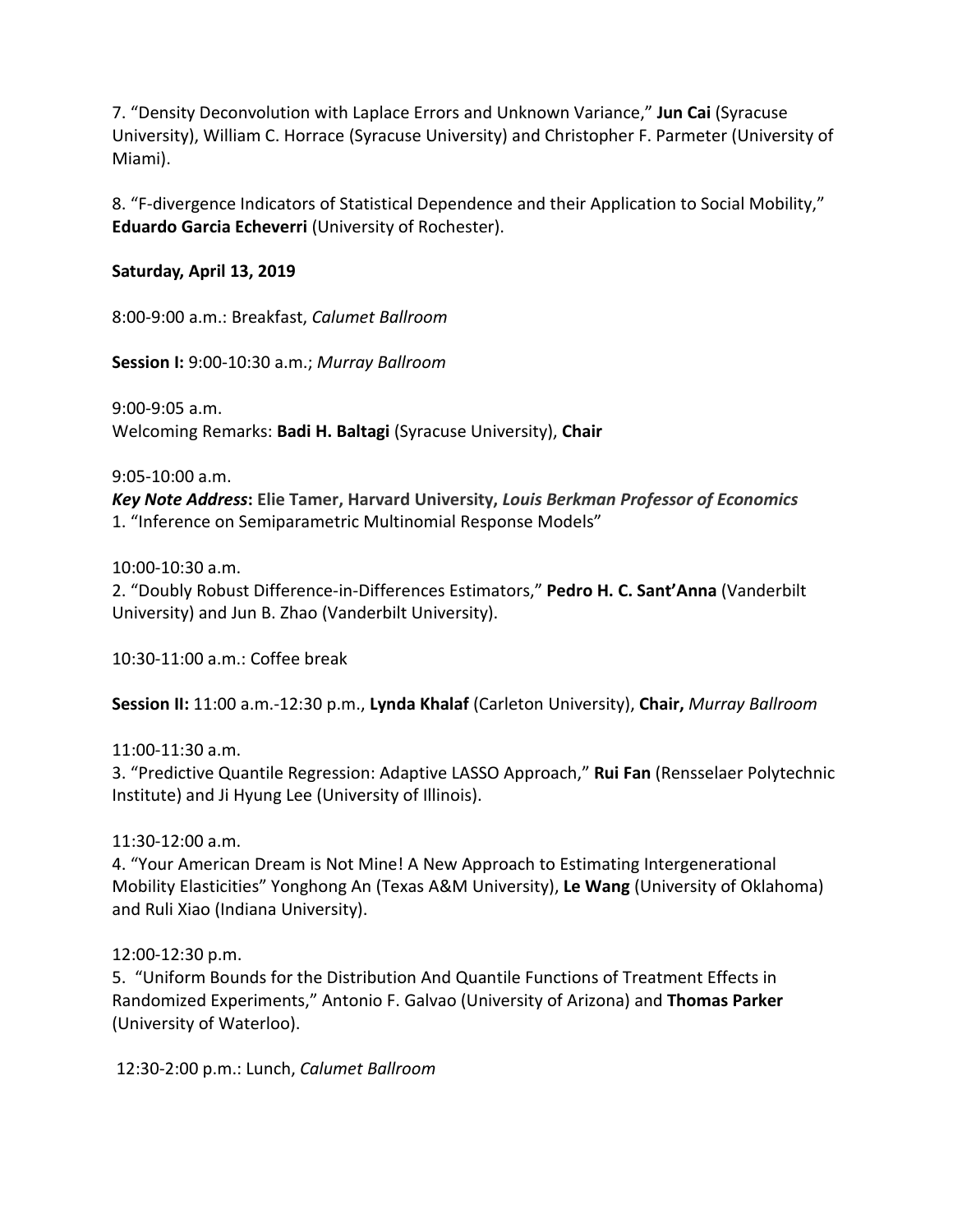**Session III:** 2:00-3:30 p.m.**, Kajal Lahiri** (University at Albany, SUNY), **Chair,** *Murray Ballroom*

2:00-2:30 p.m.

6. "GMM Quantile Regression," Sergio Firpo (Insper), **Antonio F. Galvao** (University of Arizona), Cristine Pinto (Sao Paulo School of Economics), Alexandre Poirier (Georgetown University) and Graciela Sanro3:4man (Udelar).

2:30-3:00 p.m.

7. "Measurement Error in Multiple Equations: Tobin's and Corporate Investment, Saving, and Debt," **Karim Chalak** (University of Virginia) and Daniel Kim (University of Pennsylvania).

3:00-3:30 p.m.

8. "Nonparametric Estimation of Additive Model with Errors-in-Variables," **Hao Dong** (Southern Methodist University) and Taisuke Otsu (London School of Economics).

3:30-4:00 p.m.: Coffee break

**Session IV:** 4:00-5:30 p.m., **Elie Tamer** (Harvard University), **Chair**, *Murray Ballroom*

4:00**-**4:30 p.m.

9. "A Consistent LM Type Specification Test for Semiparametric Panel Data Models," **Ivan Korolev** (Binghamton University).

4:30-5:00 p.m.

10. **"**Nonparametric Multi-Dimensional Fixed Effects Panel Data Models," **Daniel J. Henderson** (University of Alabama), Juan M. Rodriguez-Poo (Universidad de Cantabria), and Alexandra Soberon (Universidad de Cantabria).

5:00-5:30 p.m.

11. "Testing Multiple Structural Changes with Generally Nonstationary Regressors," Giovanni Urga (Cass Business School) and **Fa Wang** (Cass Business School).

6:00-7:00 p.m.: Cocktail Hour, *Outside of Calumet Ballroom*

7:00-8:30 p.m.: Dinner, *Calumet Ballroom*

### **Sunday, April 14, 2019**

8:00-9:00 a.m.: Breakfast, *Calumet Ballroom*

### **Session V:** 9:00-10:40 a.m., **William Horrace** (Syracuse University), **Chair,** *Murray Ballroom*

9:00-9:25 a.m.

1. "Sample Selection Models with Monotone Control Functions," **Ruixuan Liu** (Emory University) and Zhengfei Yu (University of Tsukuba).